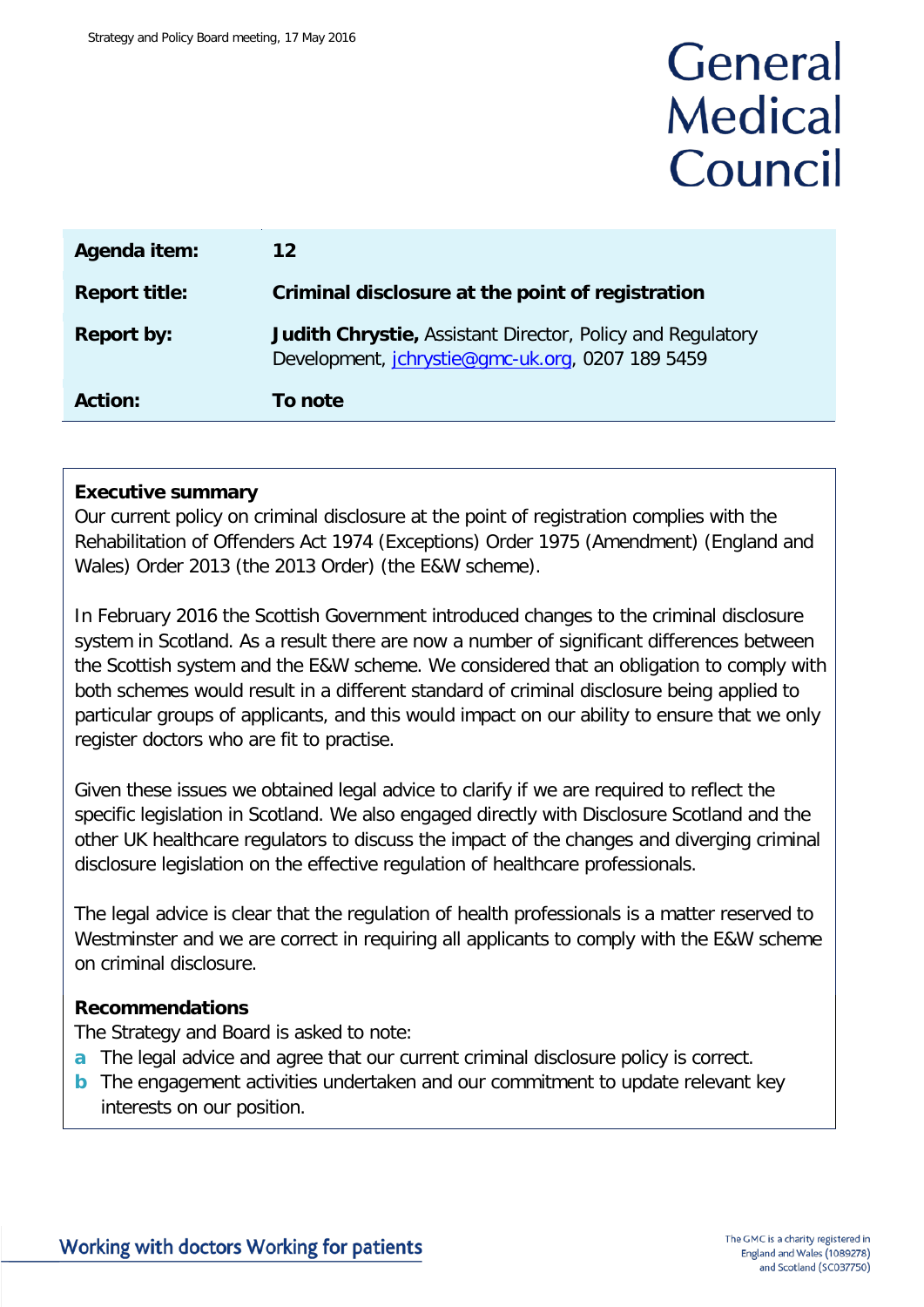#### **Changes to criminal disclosure legislation in England and Wales and Scotland**

- **1** Our approach to criminal disclosure at the point of registration was amended in early 2014 to reflect changes made by the Rehabilitation of Offenders Act 1974 (Exceptions) Order 1975 (Amendment) (England and Wales) Order 2013 (the 2013 Order).
- **2** The 2013 Order (the E&W scheme) introduced a new category of protected cautions and convictions. This amended the previous system of automatic disclosure which allowed organisations such as the GMC to require applicants to fully disclose all offences. Under the 2013 Order offences become 'protected' depending on the nature of the offence, the age of the offender and when the offence was committed.
- **3** All applicants seeking GMC registration, regardless if they are from the UK, Europe or elsewhere are required to self-disclose their criminal history<sup>[\\*](#page-1-0)</sup>. <u>[Question 1](http://www.gmc-uk.org/doctors/registration_applications/declaration_of_ftp.asp#DeclaringFtP)</u> on the Fitness to Practise declaration form and the accompanying quidance explain the factors which determine whether an offence is protected under the 2013 Order. Applicants are advised not to disclose offences which are protected and to seek independent legal advice if they are unsure.
- **4** In February 2016 the Scottish Government implemented changes to the criminal disclosure system in Scotland. This included changes made by the Rehabilitation of Offenders Act 1974 (Exclusions and Exceptions) (Scotland) Amendment Order 2015 (the 2015 Order) to introduce a category of protected convictions.
- **5** The 2015 Order (the Scottish scheme) however is different from the E&W scheme in a number of significant ways (see Annex A).
- **6** Criminal disclosure is an important consideration when determining an applicant's fitness to practise. We identified that a legal requirement to apply both schemes would present us with patient safety concerns and operational difficulties. The variations between the schemes would mean applying different standards to the level of disclosure required for an applicant to gain registration. Such a requirement would also add further complexity to the registration process as we would have to develop criteria and processes to determine which scheme applicants should self-disclose under.
- **7** In light of the issues involved we sought legal advice to clarify if there is a requirement on the GMC to take account of the specific criminal disclosure legislation in Scotland.

<span id="page-1-0"></span><sup>\*</sup> We do not routinely require applicants to provide disclosure certificates from one of the UK's disclosure authorities (Disclosure & Barring Service, Disclosure Scotland, Access NI).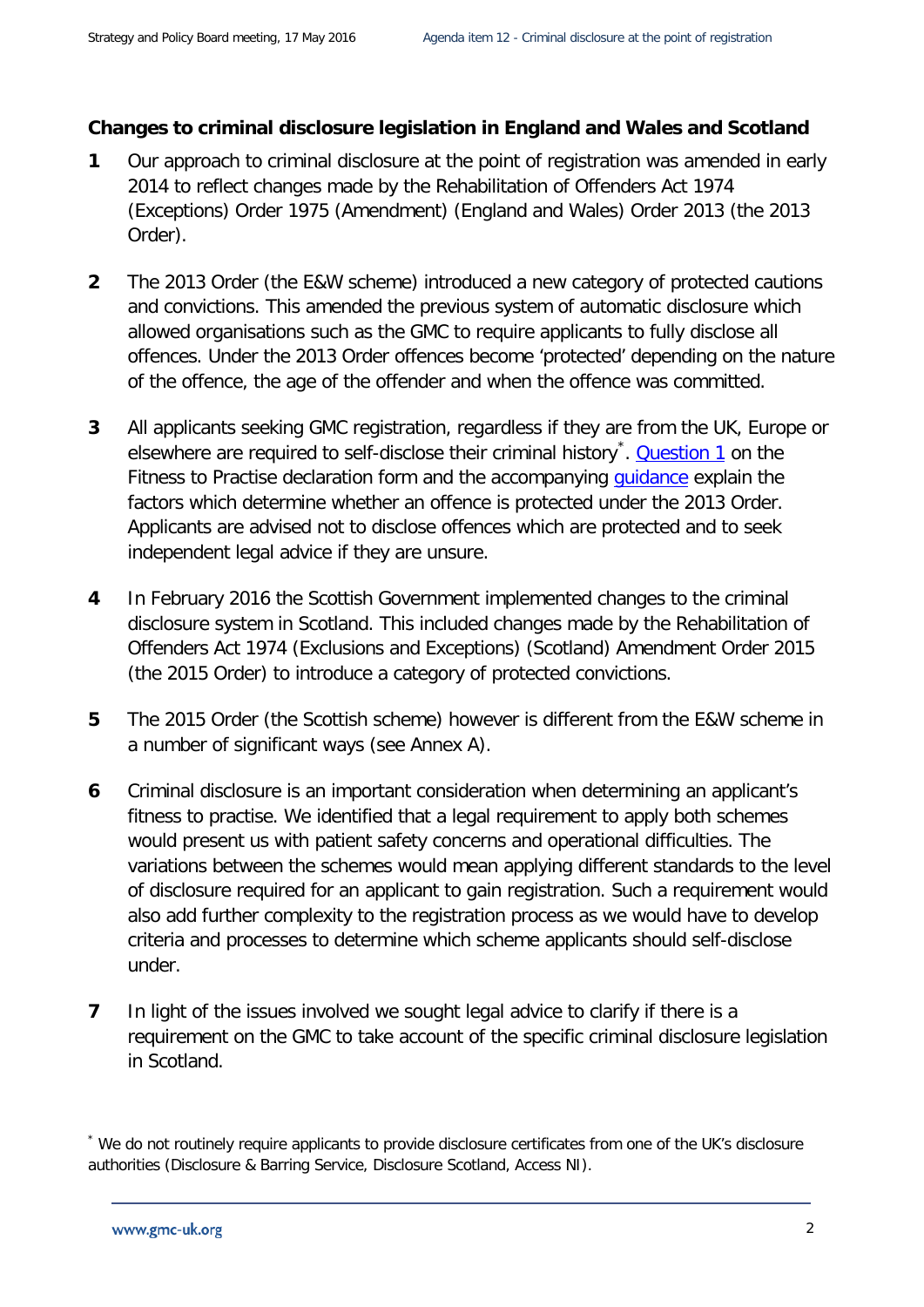#### **Legal advice**

- **8** The legal advice clarifies that the Scottish scheme is applicable only in Scots law and that the regulation of health professionals is a matter reserved to Westminster under Head G2 of Schedule 5 to the Scotland Act 1998.
- **9** Counsel's view is that we should continue to apply the E&W scheme equally to all applicants seeking registration. The GMC is a UK wide regulator and determines questions of registration and fitness to practise on a UK wide basis. We do not administer a regime specific to Scotland and even in a case where an applicant was resident or working in Scotland or received convictions only in Scotland, the disclosure of such offences to the GMC would be made under the E&W scheme.
- **10** Officials from Disclosure Scotland also recognise our legislative basis and agree that the implementation of the Scottish scheme does not require any change in our approach to criminal disclosure at the point of registration.
- **11** Based on Counsel's advice we will update our criminal disclosure policy to make it clear that as a UK wide regulator with powers derived from Westminster we apply the E&W scheme equally to all applicants.
- **12** In considering the impact of this issue we have identified two areas of registration where the Scottish scheme is relevant: the information we provide to Scottish medical students will highlight that the GMC's criminal disclosure requirements are different from Scottish medical schools; and our guidance for advisers and Assistant Registrars will highlight that Disclosure Scotland certificates may not contain offences selfdisclosed by an applicant following the guidance we provide on the E&W scheme.

#### **Engagement**

- **13** The legislation governing criminal disclosure has changed substantially since 2013 and we are aware that the E&W scheme is subject to a number of ongoing legal challenges. These may result in further changes to our current policy.
- **14** In addition to meeting with Disclosure Scotland we raised the potential impact of the Scottish scheme and wider issues presented by diverging criminal disclosure legislation across the UK with the Chief Executives of the other healthcare regulators.
- **15** As a result we have set up an informal network with representatives from all the regulators to share information and updates on this issue.
- **16** We will advise Disclosure Scotland and the other healthcare regulators on our continued application of the E&W scheme to all applicants.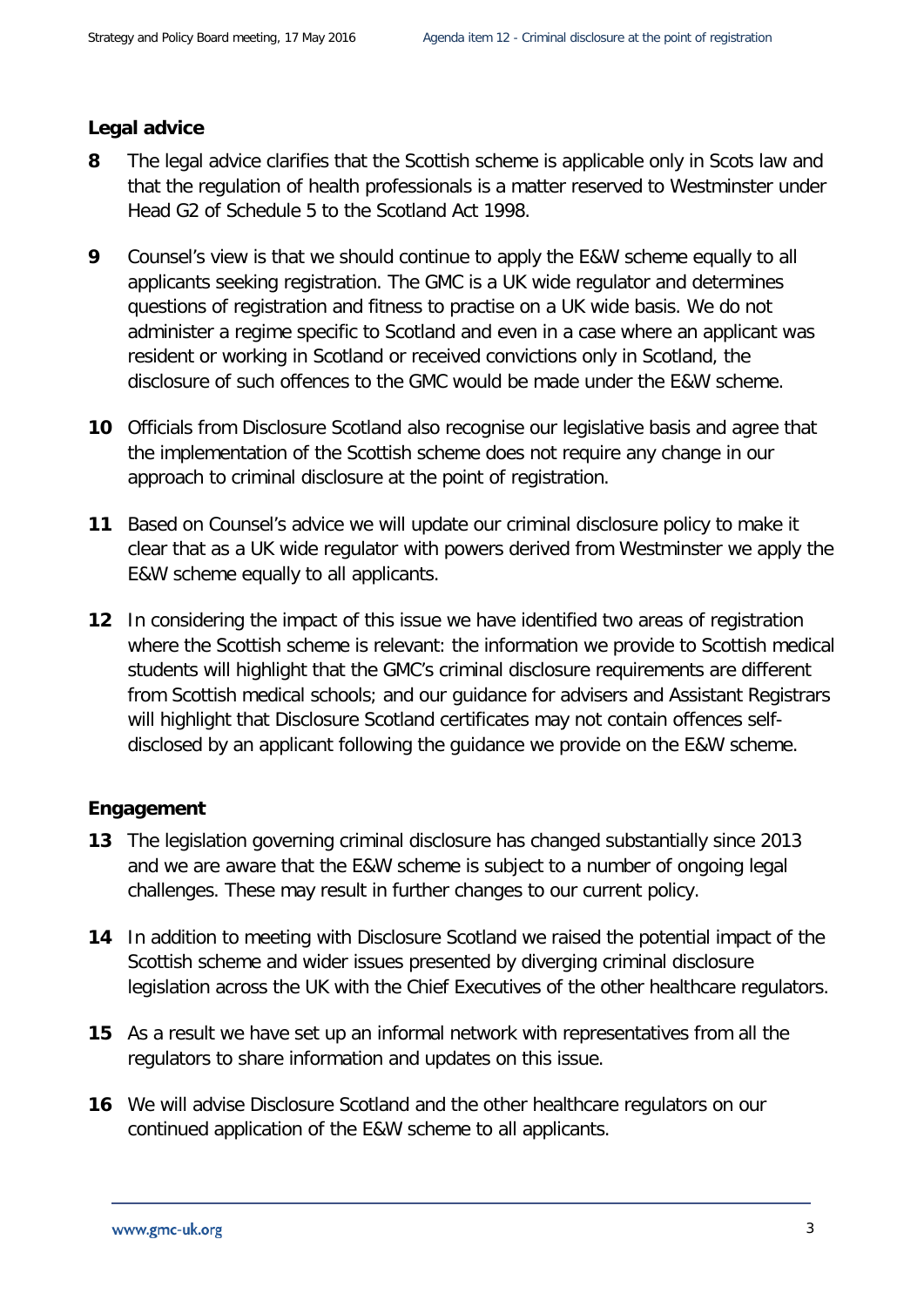#### **12 – Criminal disclosure at the point of registration**

# General **Medical** Council

### **12 – Annex A**

### **Variations in criminal disclosure legislation**

- **1** The GMC's current criminal disclosure policy at the point of registration complies with the Rehabilitation of Offenders Act 1974 (Exceptions) Order 1975 (Amendment) (England and Wales) Order 2013 (the 2013 Order) (the E&W scheme).
- **2** This table below identifies the key differences between the E&W scheme and recent changes to criminal disclosure legislation in Scotland which included changes to the Rehabilitation of Offenders Act 1974 (Exclusions and Exceptions) (Scotland) Amendment Order 2015 (the 2015 Order) (the Scottish Scheme).